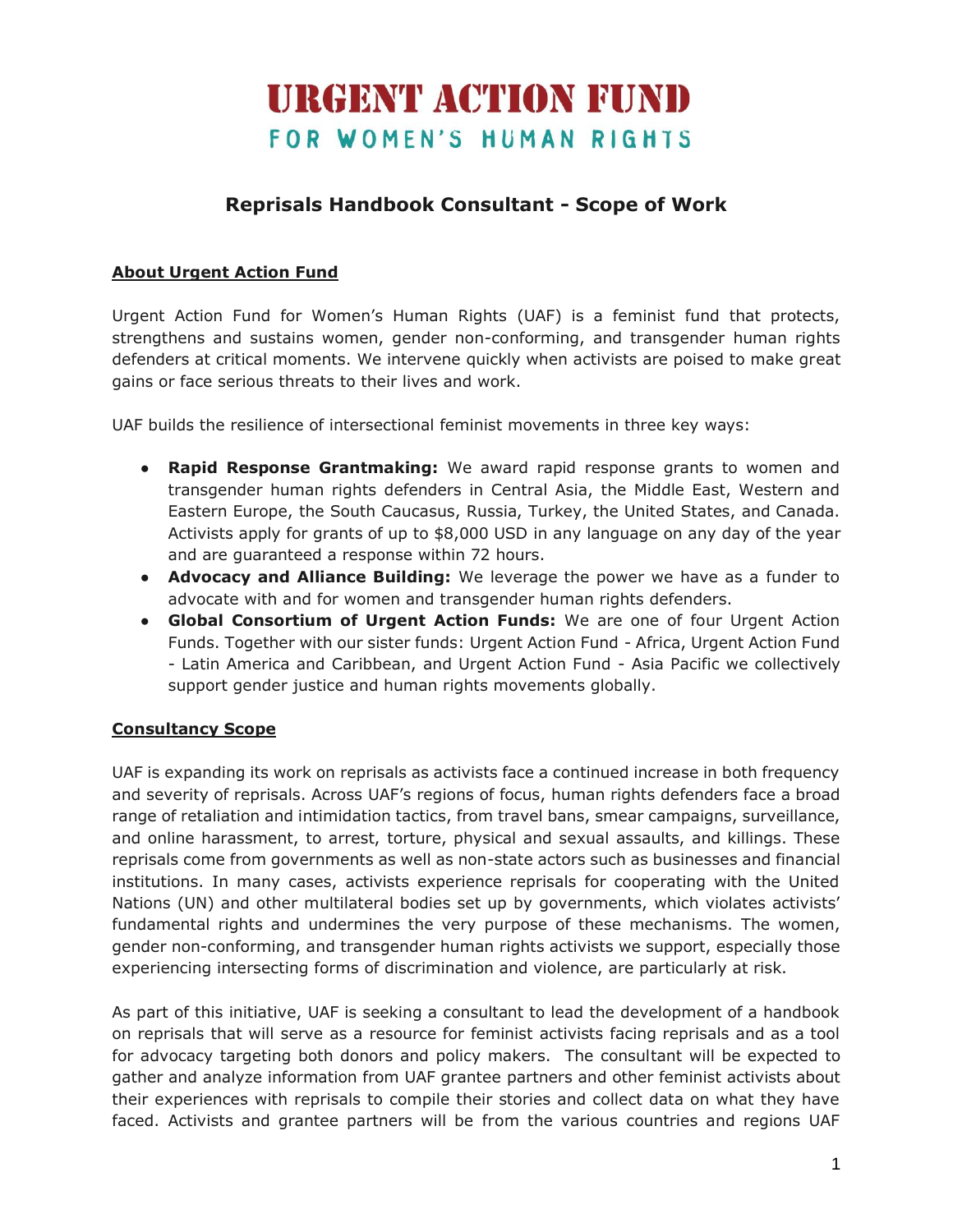covers, which include: the United States, Canada, Central Asia, the Balkans, the South Caucasus, Russia, Turkey, the Middle East, and Eastern and Central Europe. The consultant will also need to obtain pertinent information from other stakeholders who have expertise in the prevention and mitigation of reprisals against W/THRDs to help shape our analysis and recommendations.

#### **Scope of Work**

- Co-design methodology for handbook development and draft the project implementation work plan
- Design data collection tools and conduct information gathering activities with relevant stakeholders including feminist activists, previous and current UAF grantee partners, and other key informants
- Analyze data and develop handbook storyline(s) and content
- Coordinate with UAF team, grantee partners, and key informants to develop expansive and paradigm-shifting analysis on what constitutes reprisals, what concrete obstacles activists face, as well as their resistance strategies and reflections
- Work with UAF team and grantee partners to formulate recommendations targeting funders, policy-makers, UN bodies, corporations and businesses, banks and other financial institutions, and other stakeholders
- Finalize handbook content and coordinate with consultant(s) working on illustrations and visuals for the design of the handbook and other communications products
- Work with UAF team, grantee partners, and design consultant(s) to develop an advocacy and communications plan, including dissemination plan for the reprisals handbook and other communications products

#### **Desired Outcomes**

Our goal is to provide activists with a comprehensive resource compiling data and stories from other activists' experiences that help inform their security and risk mitigation plans as they assess threats and challenges and prepare their advocacy activities. We also aim to use this handbook as an advocacy and education tool as we engage with policy-makers, UN bodies, financial institutions, and other key stakeholders to enable them to have a better grasp of the breadth of reprisals activists face, and a broader understanding of what constitutes a reprisal, what these reprisals entail in terms of the experiences of activists, and what concrete measures they need to take to prevent and address reprisals. The consultant is expected to finalize the handbook content and coordinate with the UAF team and partners as well as the design consultant(s) to develop an advocacy and communications plan by November 2022.

#### **Timeline**

**Timeframe:** Project to be completed by November 2022 **Length of Contract:** June - November 2022 **Budget:** US\$23-28,000

The Consultant is an independent contractor and is not an employee of UAF. The consultant shall not be eligible for any benefits paid or otherwise afforded to employees of UAF.

#### **Skills and Experience**